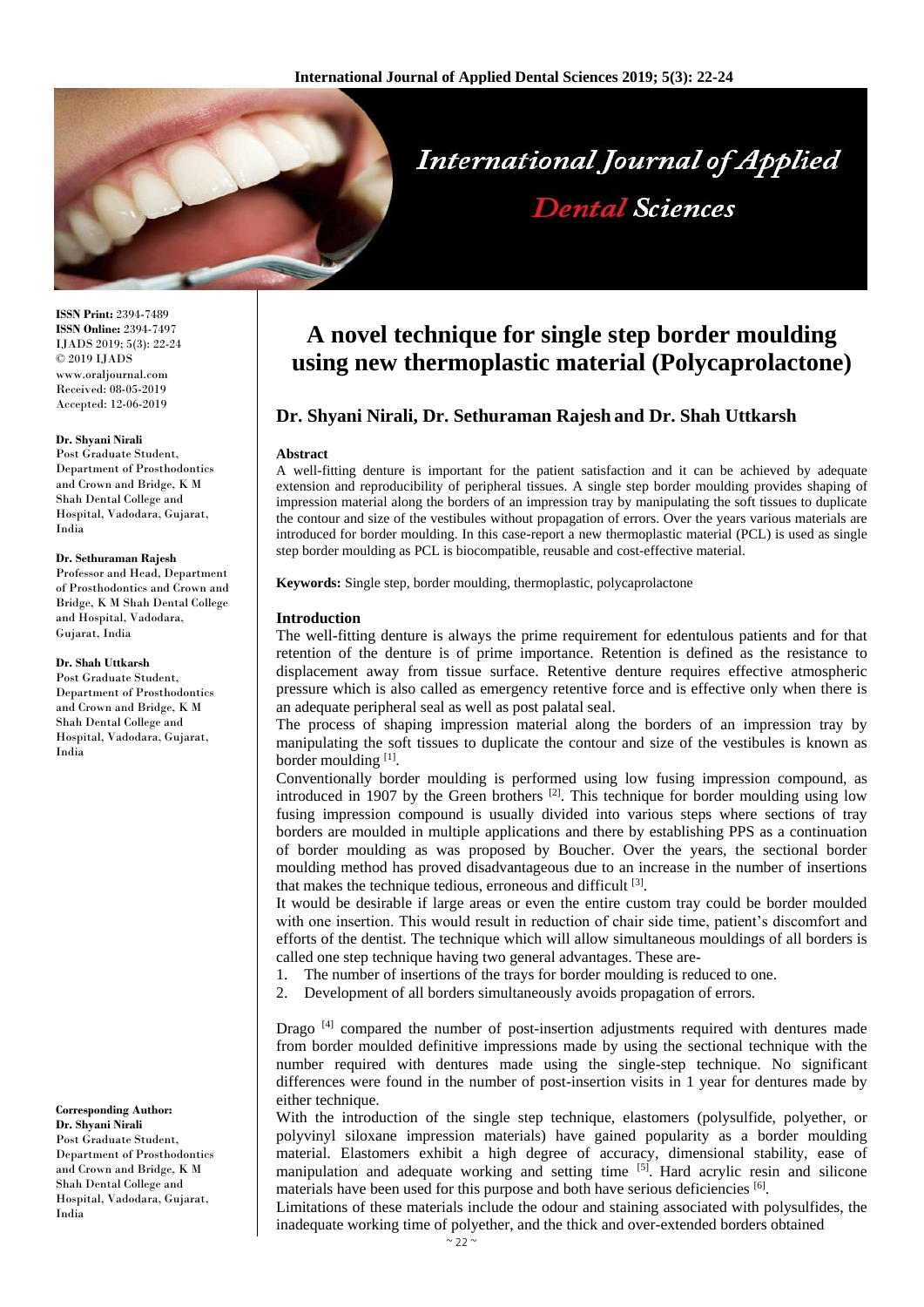Because of the putty-like viscosity of polyvinyl siloxane [5]. Single-step border moulding is more Technique sensitive, as the entire vestibular sulcus and posterior palatal seal area need to be recorded accurately in a single insertion. Hence, the material used for this technique should provide optimum working time, have adequate body, and permit the correction of border moulding by additions. However additions if made to a single step border moulded material would again introduce all the disadvantages that are associated with sectional moulding. In cases where over-extensions or corrections need to be done in single step border mouldings, it would be prudent to remove the entire material and then repeat the border moulding with fresh materials as in case of elastomers, acrylics or Type II zinc oxide eugenol pastes. However in these cases using fresh material is often perceived as non-economical by the dentist. Hence there is a need for a material that can be used for single step border moulding satisfying the properties needed for a single step border moulding material as well as can be reused for the same patient in case of any discrepancies. One such material that satisfies these requirements is thermoplastic Polycaprolactone (PCL).

Polycaprolactone (PCL) is a biodegradable polymer that has been intensively investigated as a biomedical material. It is biocompatible, has good water, oil, solvent and chlorine resistance, low melting point, low viscosity, mechanically strong and is easy to process. The toxicology of PCL has been studied as part of the evaluation of Capronor (the biodegradable polymer system for the sustained subdermal delivery of contraceptive steroids, it is currently regarded as non-toxic and tissue compatible. PCL is especially appealing for such applications as it also has the lowest unit price amongst all of the common off-the-shelf biodegradable polymer products [7].

A simplified technique for single-step border moulding is presented here by using Polycaprolactone (PCL) thermoplastic border moulding material.

# **Technique**

- 1. Make maxillary and mandibular preliminary impressions by using adequately extending stock edentulous trays and irreversible hydrocolloid impression material (algitex). Mark the anterior and posterior vibrating lines on the soft palate by using indelible pencil (Indelible Pencil; Lee Mark) and transfer the lines to maxillary impression to outline the posterior palatal seal area.
- 2. Pour the primary casts in Type II gypsum (Kalrock; Kalabhai Karson) and mark the outline of the custom tray and spacer on primary cast. Uniform polyethylene Spacer is adapted on diagnostic cast to provide relief to the underlying important structure. Four tissue stops are made, two in the canine region and two in the molar region. After that custom tray is fabricated using autopolymerizing tray material (acrylic resin tray material). Adjust the borders of the custom impression trays 2 mm short of limiting structures on the casts, except in the posterior palatal seal and retromolar pad areas. Verification of the custom trays is done intraorally to eliminate over-extended or under-extended borders and confirm adequate relief for frenal attachments. Remove the tray from the oral cavity, wash it under running tap water, and dry it with compressed air.
- 3. Beads of Polycaprolactone are put in hot water in a temperature regulated bath [figure 1]. Kneading is done till a homogenous soft mass is obtained. The mass will

lose the opaque white hue and become transparent during the process.



**Fig 1:** Beads of Polycaprolactone are put in hot water

4. Now material is moulded with wet fingers into a thin rope and then placed on the borders of the flanges of the tray. Take care that the borders are dry to enable the material to stick to the tray border. The soft and workable nature of the material facilitates adaptation and shaping on the borders of the custom tray. Adapt the material to the posterior palatal seal area outlined by the anterior and posterior vibrating lines [figure 2].



**Fig 2:** Manipulation of material and adapting it on borders of the custom tray



Fig 3: Border molding done with polycaprolactone]

- 5. Place the custom tray on the maxillary edentulous ridge and carry out the single-step border moulding procedure by following established clinical guidelines for manual and perform functional movements for border moulding. When the material becomes opaque white, the tray is removed from the mouth. Verify the retention and adequate peripheral seal in the custom tray [figure 3]. After that remove spacer and make relief holes and then apply silicone adhesive before making final impression.
- Make the maxillary and mandibular final impressions with low-viscosity polyvinyl siloxane material (honigum;